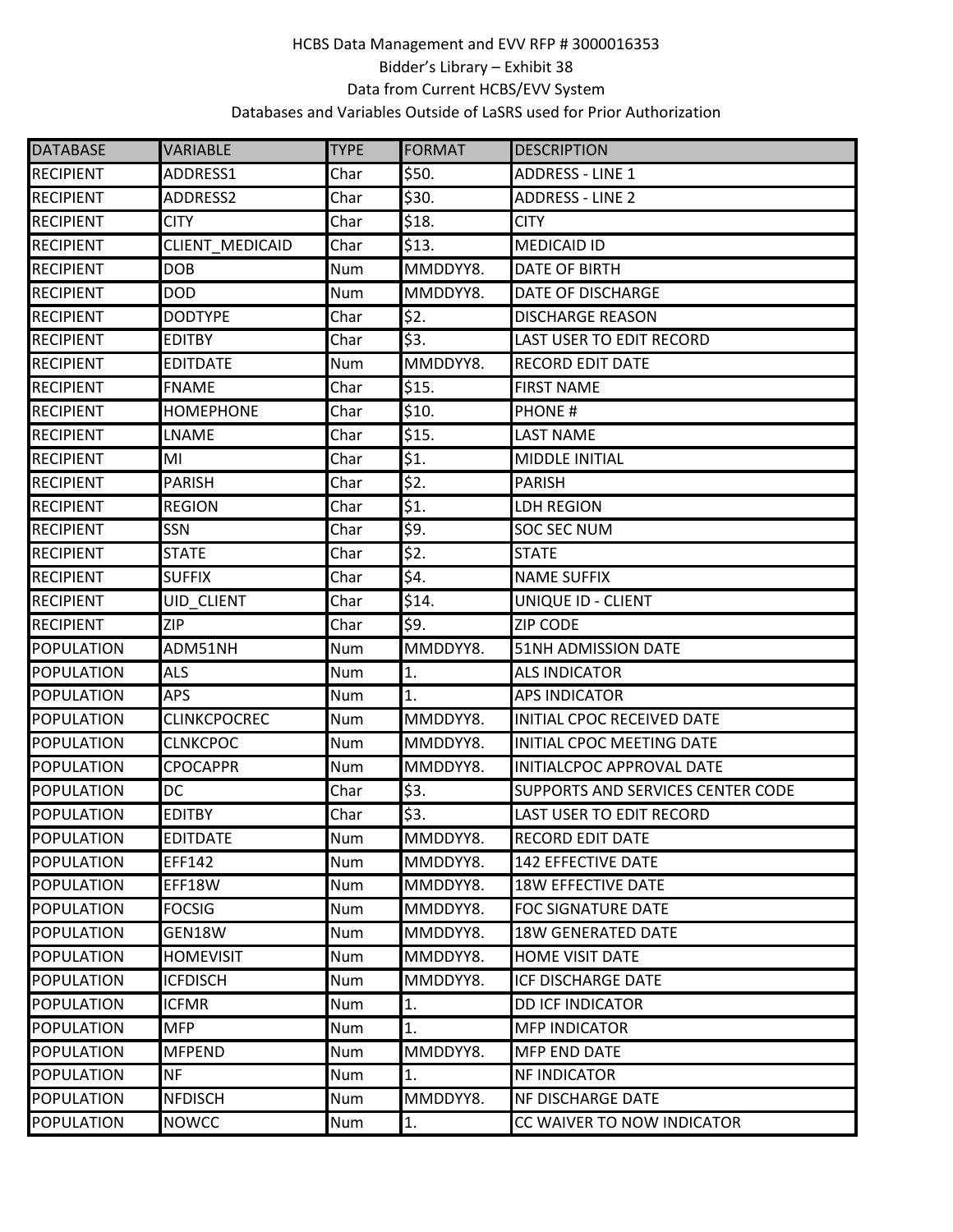| <b>DATABASE</b>   | VARIABLE          | <b>TYPE</b> | FORMAT   | <b>DESCRIPTION</b>                    |
|-------------------|-------------------|-------------|----------|---------------------------------------|
| <b>POPULATION</b> | <b>OCS</b>        | Num         | 1.       | <b>OCS INDICATOR</b>                  |
| POPULATION        | <b>PILOT</b>      | Num         | 1.       | <b>ROW PILOR INDICATOR</b>            |
| <b>POPULATION</b> | PLI               | Num         | 1.       | PLI INDICATOR                         |
| <b>POPULATION</b> | <b>PSH</b>        | <b>Num</b>  | 1.       | PSH INDICATOR                         |
| <b>POPULATION</b> | REC18W            | Num         | MMDDYY8. | <b>18W RECEIPT DATE</b>               |
| <b>POPULATION</b> | <b>SIG142</b>     | Num         | MMDDYY8. | <b>142 SIGNATURE DATE</b>             |
| <b>POPULATION</b> | SIG51NH           | Num         | MMDDYY8. | 51NH SIGNATURE DATE                   |
| <b>POPULATION</b> | SMI               | Num         | 1.       | <b>SMI INDICATOR</b>                  |
| <b>POPULATION</b> | <b>TARGET</b>     | Char        | \$10.    | <b>HCBS TARGET POPULATION</b>         |
| <b>POPULATION</b> | <b>TERMDATE</b>   | Num         | MMDDYY8. | <b>TARGET CLOSURE DATE</b>            |
| <b>POPULATION</b> | <b>TERMTYPE</b>   | Char        | \$2.     | TARGET CLOSURE REASON                 |
| <b>POPULATION</b> | <b>TRANS</b>      | Num         | 1.       | <b>TRANSITION INDICATOR</b>           |
| <b>POPULATION</b> | <b>UID CLIENT</b> | Char        | \$14.    | <b>FK - CLIENT</b>                    |
| <b>POPULATION</b> | <b>UID TARGET</b> | Char        | \$14.    | UNIQUE ID - TARGET                    |
| <b>POPULATION</b> | VEN51NH           | Num         | MMDDYY8. | 51NH VENDOR PAYMENT BEGIN             |
| <b>POPULATION</b> | <b>VENT</b>       | Num         | 1.       | <b>VENTILATOR DEPENDENT INDICATOR</b> |
| <b>CPOC</b>       | CPOC90L           | Num         | MMDDYY8. | 90L DATE                              |
| <b>CPOC</b>       | <b>CPOCAPPR</b>   | Num         | MMDDYY8. | INITIAL/ANNUAL CPOC APPROVAL DATE     |
| <b>CPOC</b>       | <b>CPOCBEGIN</b>  | Num         | MMDDYY8. | INITIAL/ANNUAL CPOC BEGIN DATE        |
| <b>CPOC</b>       | CPOCCAP           | Num         | 8.2      | INITIAL/ANNUAL CPOC CAP               |
| CPOC              | CPOCEND           | Num         | MMDDYY8. | INITIAL/ANNUAL CPOC END DATE          |
| <b>CPOC</b>       | <b>CPOCREC</b>    | Num         | MMDDYY8. | INITIAL/ANNUAL CPOC RECEIPT DATE      |
| <b>CPOC</b>       | CPOCRET1          | Num         | MMDDYY8. | DATE OF 1ST RETURN                    |
| <b>CPOC</b>       | CPOCRET2          | Num         | MMDDYY8. | DATE OF 2ND RETURN                    |
| <b>CPOC</b>       | CPOCRET3          | Num         | MMDDYY8. | DATE OF 3RD OR MORE RETURN            |
| <b>CPOC</b>       | CPOC OVERRIDE     | Char        | \$1.     | CAP OVERRIDE INDICATOR                |
| CPOC              | <b>EDITBY</b>     | Char        | \$4.     | <b>LAST USER TO EDIT RECORD</b>       |
| <b>CPOC</b>       | <b>EDITDATE</b>   | Num         | MMDDYY8. | <b>RECORD EDIT DATE</b>               |
| CPOC              | <b>NOREVIEW</b>   | Num         | 1.       | CPOC NOT REVIEWED INDICATOR           |
| CPOC              | <b>NOTE</b>       | Char        | \$60.    | NOTE BY PA SPECIALIST                 |
| <b>CPOC</b>       | <b>NOTLATE</b>    | Num         | 1.       | INDICATOR TO OVERRIDE LATE RECEIPT    |
| <b>CPOC</b>       | PROVISIONAL       | Num         | 1.       | PROVISIONAL CPOC INDICATOR            |
| <b>CPOC</b>       | RETREAS1          | Char        | \$1.     | <b>REASON FOR 1ST RETURN</b>          |
| <b>CPOC</b>       | RETREAS2          | Char        | \$1.     | <b>REASON FOR 2ND RETURN</b>          |
| <b>CPOC</b>       | RETREAS3          | Char        | \$1.     | REASON FOR 3RD OR MORE RETURN         |
| <b>CPOC</b>       | <b>SCORE</b>      | Char        | \$4.     | SCORE (SIS, RUG, ETC)                 |
| <b>CPOC</b>       | <b>SCOREDATE</b>  | Num         | MMDDYY8. | POC SCORE DATE                        |
| <b>CPOC</b>       | TARGET            | Char        | \$10.    | <b>HCBS TARGET POPULATION</b>         |
| <b>CPOC</b>       | UID_CLIENT        | Char        | \$14.    | <b>FK - CLIENT</b>                    |
| <b>CPOC</b>       | <b>UID CPOC</b>   | Char        | \$14.    | UNIQUE ID - CPOC                      |
| <b>SERVICE PA</b> | <b>AGENCY</b>     | Char        | \$7.     | <b>AGENCY IDENTIFIER</b>              |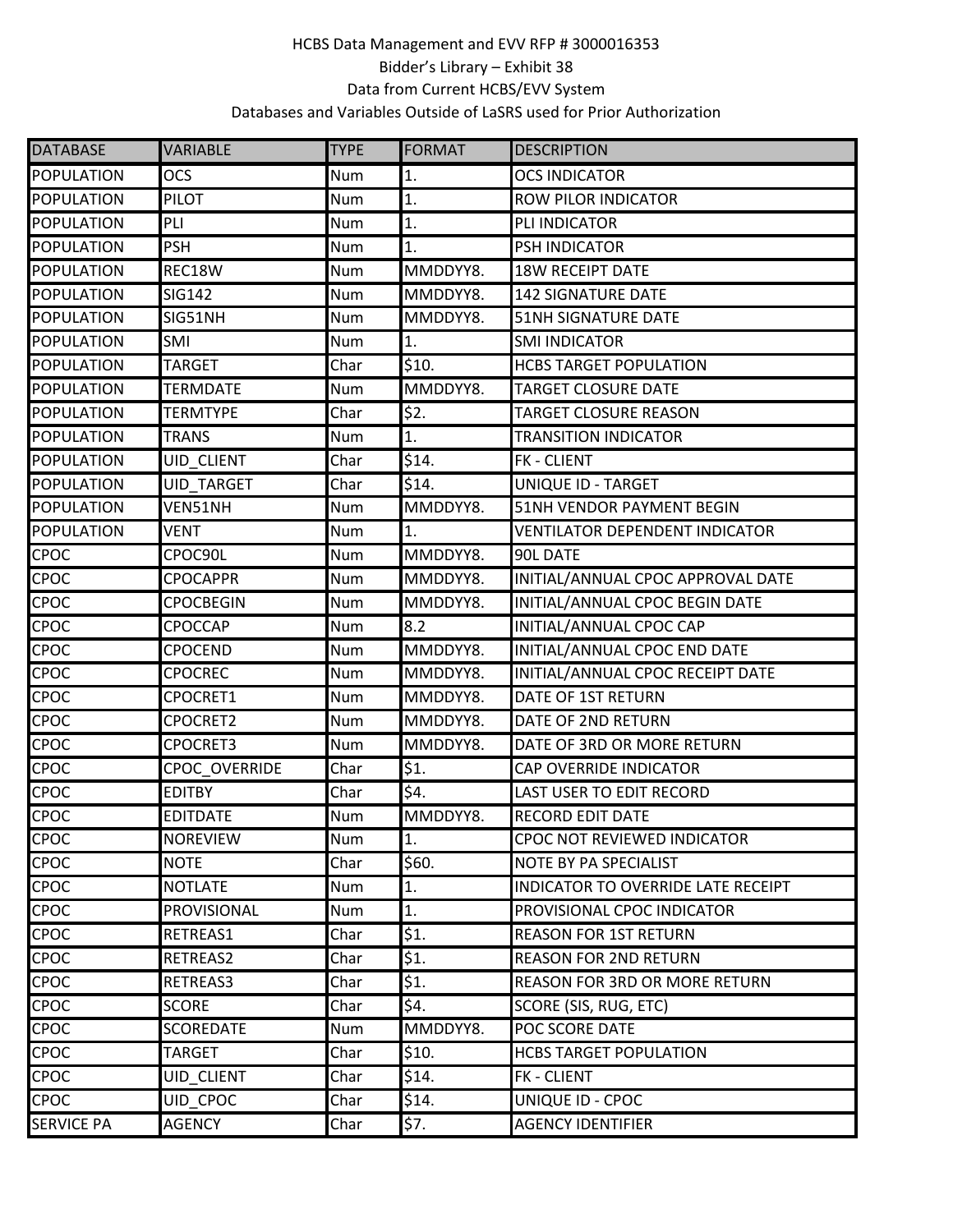| <b>DATABASE</b>    | <b>VARIABLE</b>   | <b>TYPE</b> | <b>FORMAT</b>     | <b>DESCRIPTION</b>                          |
|--------------------|-------------------|-------------|-------------------|---------------------------------------------|
| <b>SERVICE PA</b>  | <b>AMOUNT</b>     | Num         | 8.2               | \$ AMOUNT OF PA, IF APPLICABLE              |
| <b>SERVICE PA</b>  | <b>AUTHUNI2</b>   | <b>Num</b>  | 6.                | AUTHORIZED UNITS FOR 2ND PROCEDURE CODE     |
| <b>SERVICE PA</b>  | AUTHUNI3          | Num         | 6.                | AUTHORIZED UNITS FOR 3RD PROCEDURE CODE     |
| <b>SERVICE PA</b>  | <b>AUTHUNI4</b>   | <b>Num</b>  | 6.                | AUTHORIZED UNITS FOR 4TH PROCEDURE CODE     |
| <b>SERVICE PA</b>  | <b>AUTHUNI5</b>   | Num         | 6.                | AUTHORIZED UNITS FOR 5TH PROCEDURE CODE     |
| <b>SERVICE PA</b>  | <b>AUTHUNI6</b>   | <b>Num</b>  | 6.                | AUTHORIZED UNITS FOR 6TH PROCEDURE CODE     |
| <b>SERVICE PA</b>  | <b>AUTHUNIT</b>   | Num         | 6.                | AUTHORIZED UNITS FOR PROCEDURE CODE         |
| <b>SERVICE PA</b>  | CANTYPE           | Char        | \$1.              | <b>REASON CODE FOR CHANGE</b>               |
| <b>SERVICE PA</b>  | <b>EDITBY</b>     | Char        | \$4.              | <b>LAST USER TO EDIT RECORD</b>             |
| <b>SERVICE PA</b>  | <b>EDITDATE</b>   | <b>Num</b>  | MMDDYY8.          | <b>RECORD EDIT DATE</b>                     |
| <b>SERVICE PA</b>  | <b>MEDICAID</b>   | Char        | \$13.             | RECIPIENT MEDICAID ID                       |
| <b>SERVICE PA</b>  | <b>MEDPROV</b>    | Char        | \$7.              | PROVIDER MEDICAID ID                        |
| <b>SERVICE PA</b>  | <b>OVERRIDE</b>   | Char        | \$1.              | ALLOW 2 DSWS TO 1 RECIPIENT INDICATOR       |
| <b>SERVICE PA</b>  | <b>OVERRIDE2</b>  | Char        | $\overline{\$1.}$ | ALLOW PA TO EXCEED PROCEDURE CODE CAPS      |
| <b>SERVICE PA</b>  | PA                | Char        | \$14.             | PA NUMBER                                   |
| <b>SERVICE PA</b>  | <b>PABEGIN</b>    | Num         | MMDDYY8.          | PA BEGIN DATE                               |
| <b>SERVICE PA</b>  | <b>PAEND</b>      | <b>Num</b>  | MMDDYY8.          | PA END DATE                                 |
| <b>SERVICE PA</b>  | PAY               | Char        | \$1.              | ALLOW PAYMENT OF PA, IF PA IS FOR \$ AMOUNT |
| <b>SERVICE PA</b>  | <b>PROCCODE</b>   | Char        | \$11.             | PROCEDURE CODE                              |
| <b>SERVICE PA</b>  | <b>RELEASE</b>    | Num         | MMDDYY8.          | PAYMENT RELEASE DATE                        |
| <b>SERVICE PA</b>  | <b>RESENDDATE</b> | <b>Num</b>  | MMDDYY8.          | DATE PA RESENT TO PROVIDER                  |
| <b>SERVICE PA</b>  | <b>SPENT</b>      | Num         | 8.2               | \$ AMOUNT SPENT, IF PA FOR \$ AMOUNT        |
| <b>SERVICE PA</b>  | <b>TARGET</b>     | Char        | \$10.             | <b>TARGET POPULATION</b>                    |
| <b>SERVICE PA</b>  | <b>UID CLIENT</b> | Char        | \$14.             | <b>FK - CLIENT</b>                          |
| <b>SERVICE PA</b>  | <b>UID PA</b>     | Char        | \$14.             | UNIQUE ID - SERVICE PA                      |
| <b>SERVICE PA</b>  | <b>UNITS</b>      | Num         | 10.2              | UNITS USED FOR PROCEDURE CODE               |
| <b>SERVICE PA</b>  | UNITS2            | Num         | 10.2              | UNITS USED FOR 2ND PROCEDURE CODE           |
| <b>SERVICE PA</b>  | UNITS3            | Num         | 10.2              | UNITS USED FOR 3RD PROCEDURE CODE           |
| <b>SERVICE PA</b>  | UNITS4            | Num         | 10.2              | UNITS USED FOR 4TH PROCEDURE CODE           |
| <b>SERVICE PA</b>  | UNITS5            | <b>Num</b>  | 10.2              | UNITS USED FOR 5TH PROCEDURE CODE           |
| <b>SERVICE PA</b>  | UNITS6            | Num         | 10.2              | UNITS USED FOR 6TH PROCEDURE CODE           |
| <b>SERVICE PA</b>  | <b>VCDATE</b>     | Num         | MMDDYY8.          | DATE PA VOIDED OR MODIFIED                  |
| <b>SERVICE PA</b>  | VOID CAN          | Char        | \$1.              | VOID / MODIFIED INDICATOR                   |
| <b>CASE MGT PA</b> | <b>AGENCY</b>     | Char        | 57.               | <b>AGENCY IDENTIFIER</b>                    |
| <b>CASE MGT PA</b> | <b>AUTO</b>       | Num         | 1.                | AUTO ASSIGNED TO PROVIDER INDICATOR         |
| <b>CASE MGT PA</b> | <b>CANTYPE</b>    | Char        | \$1.              | <b>REASON CODE FOR CHANGE</b>               |
| <b>CASE MGT PA</b> | <b>EDITBY</b>     | Char        | \$3.              | LAST USER TO EDIT RECORD                    |
| <b>CASE MGT PA</b> | <b>EDITDATE</b>   | Num         | MMDDYY8.          | <b>RECORD EDIT DATE</b>                     |
| <b>CASE MGT PA</b> | <b>HIGHCM</b>     | Num         | 1.                | HIGH NEED CASE MGT INDICATOR                |
| <b>CASE MGT PA</b> | <b>MEDICAID</b>   | Char        | \$13.             | RECIPIENT MEDICAID ID                       |
| <b>CASE MGT PA</b> | <b>MEDPROV</b>    | Char        | \$7.              | PROVIDER MEDICAID ID                        |